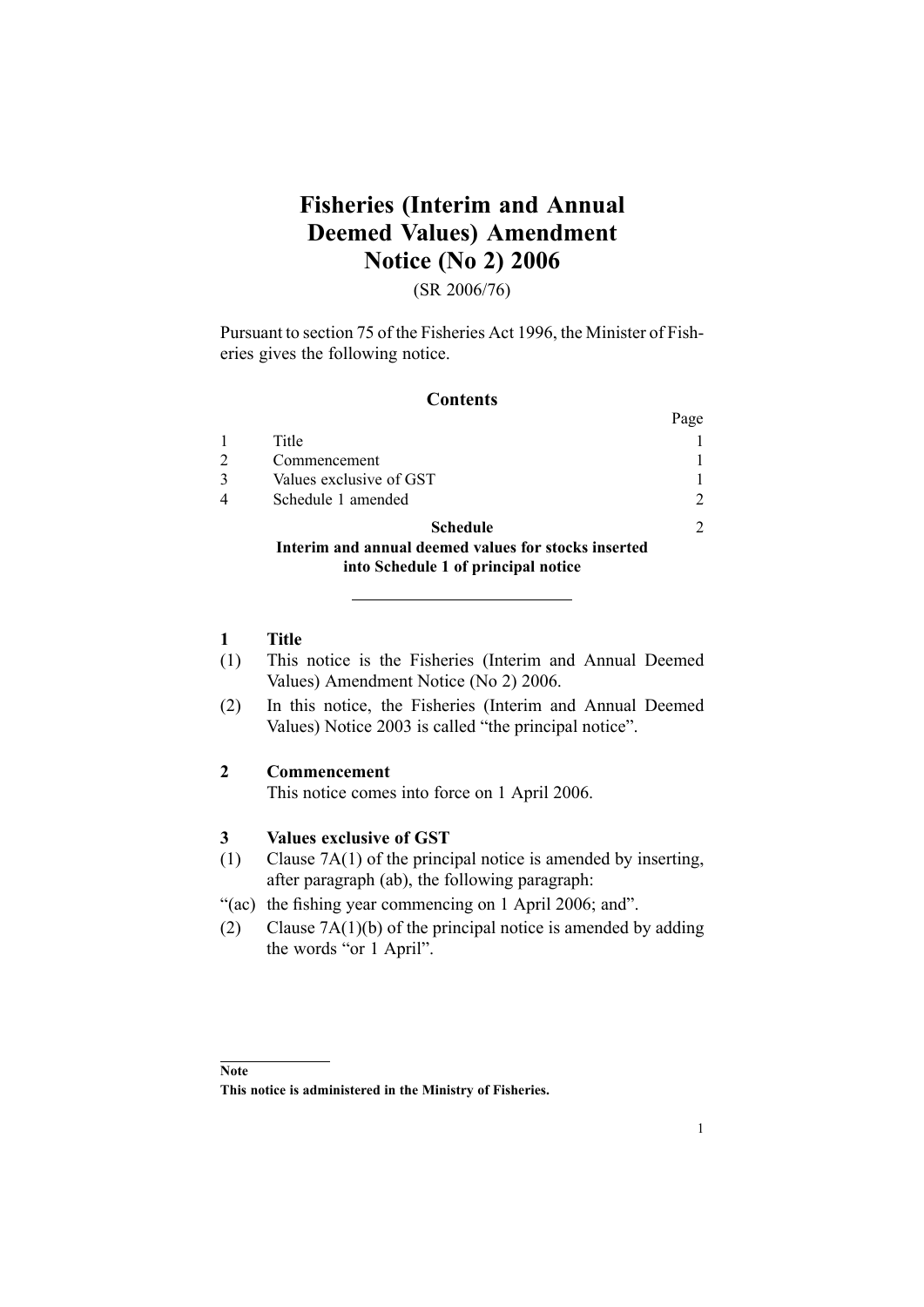| <b>Fisheries (Interim and Annual Deemed)</b> | Reprinted as at  |
|----------------------------------------------|------------------|
| Values) Amendment Notice (No 2) 2006         | 4 September 2007 |

(3) Clause [7A\(1\)](http://www.legislation.govt.nz/pdflink.aspx?id=DLM215022) of the principal notice is amended by revoking subclauses  $(3)$  and  $(4)$ .

#### **4 Schedule 1 amended**

<span id="page-1-0"></span>cl 4

Schedule [1](http://www.legislation.govt.nz/pdflink.aspx?id=DLM215032) of the principal notice is amended by inserting, in their appropriate alphabetical order, the items set out in the Schedule of this notice.

## **Schedule** c14 **Interim and annual deemed values for stocks inserted into Schedule 1 of principal notice**

| Fishstock          | Interim deemed<br>value $(\frac{5}{kg})$ | Annual deemed<br>value $(\frac{5}{kg})$ |
|--------------------|------------------------------------------|-----------------------------------------|
| SCA 1A             | 3.50                                     | 7.00                                    |
| SCA <sub>2</sub> A | 3.50                                     | 7.00                                    |
| SCA <sub>3</sub>   | 3.50                                     | 7.00                                    |
| SCA <sub>5</sub>   | 3.50                                     | 7.00                                    |
| <b>SCA 7A</b>      | 3.50                                     | 7.00                                    |
| <b>SCA 7B</b>      | 3.50                                     | 7.00                                    |
| SCA <sub>7</sub> C | 3.50                                     | 7.00                                    |
| SCA 8A             | 3.50                                     | 7.00                                    |
| SCA 9A             | 3.50                                     | 7.00                                    |

Dated at Wellington this 27th day of March 2006. Jim Anderton, Minister of Fisheries.